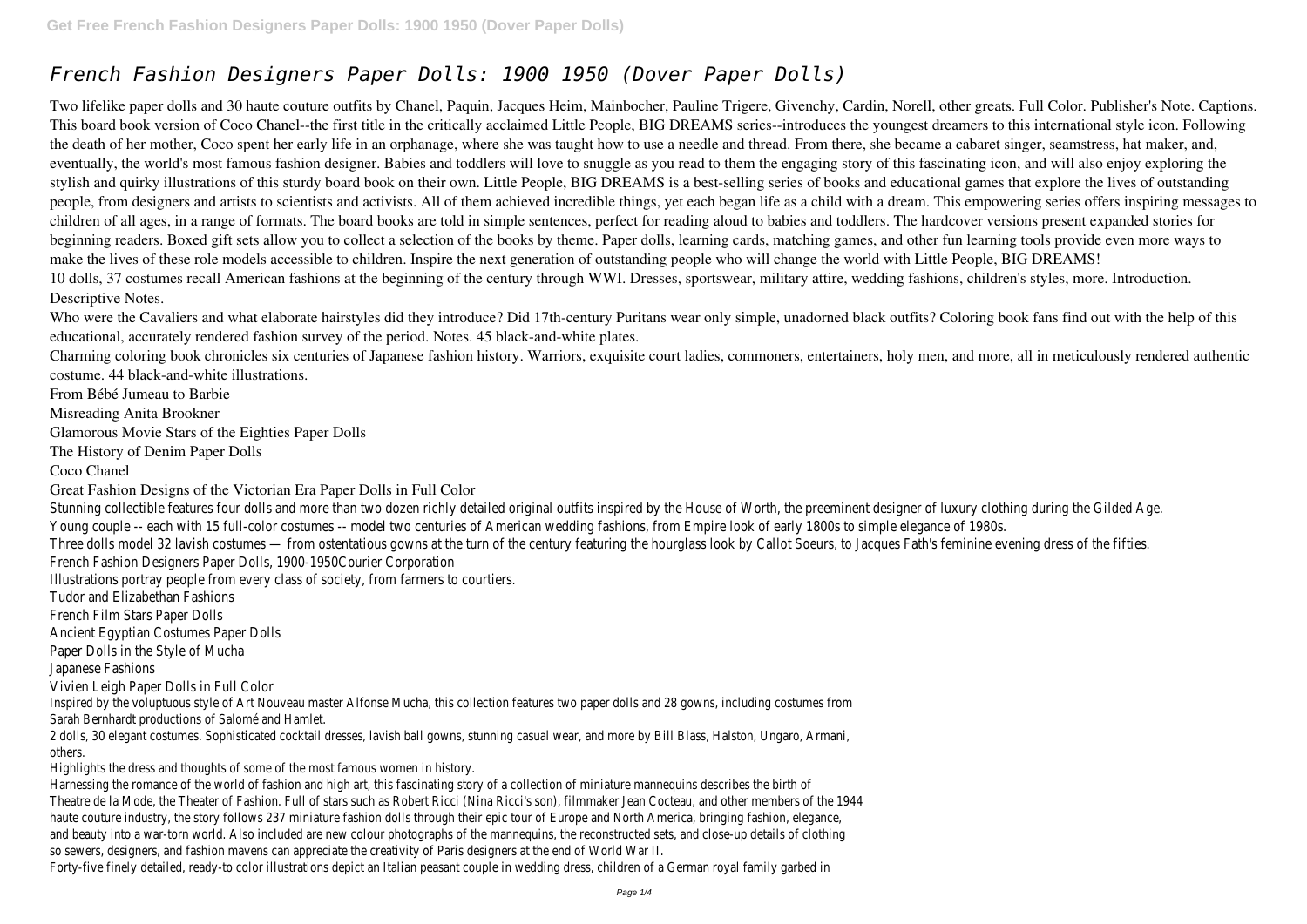velvet, an English lord and lady in riding outfits, and more. Great Fashion Designs of the Eighties Paper Dolls Exploring the History of Childhood and Play through 50 Historic Treasures French Fashion Designers Paper Dolls, 1900-1950 The Many Faces of the 1920s Paper Doll Book Fashionable Selby Paper Dolls

Sixteen lovely legends, among them Brigitte Bardot, Juliette Binoche, Leslie Caron, Danielle Darrieux, and Catherine Deneuve. Biographical notes; costume descriptions. A painstakingly researched and meticulous re-creation of the trend-setting styles of the 1940s. Two dolls and 32 lavish outfits for evening and day wear include Schiaparelli's dark blue wool suit; an Adrian cocktail dress four-tiered wool dress by Germaine Monteil; an elegant wedding gown from Henri Bendel; and much more.

A pictorial tribute to American designers! Two dolls with a stunning wardrobe of casual clothes, cocktail dresses, and elegant evening gowns model the creations of 32 designers, among them Mainbocher, Adele Simpson, Oscar de la Renta, Norman Norell, Pauline Trigère, Adolfo, Bill Blass, Geoffrey Beene, Carolina Herrera, Isaac Mizrahi, and Vera Wang.

"See-through" dress, miniskirts, bold bright colors, "kooky" accessories, and more for two dolls. Spectacular apparel by Mary Quant, Paco Rabanne, Oscar de la Renta, and others. Captions. 32 costumes. Anita Brookner was known for writing boring books about lonely, single women. Misreading Anita Brookner unlocks the mysteries of the Brookner heroine by creating entirely new ways to read six Brookner novels. Drawing on diverse intertextual sources, Peta Mayer illustrates how Brookner's solitary twentieth-century women can also be seen as variations of queer nineteenth-century male artist archetypes. Great Fashion Designs of the Fifties

Japanese Fashion Designers

Great Fashion Designs of the Forties Paper Dolls

Givenchy Paper Dolls

## The Fashion Doll

Genteel turn-of-the-century family very popular then and now. 24 paper dolls, 16 plates in full color.

Tom Tierney, the most published paper doll artist of all time, turns his attention to the most popular fashion fabric of all time, denim. In this fascinating new paper doll book, he traces the history of everybody's favorite fabric, the cotton twill weave named for the French town where it began, Nimes. "De Nimes" (Of Nimes) soon became "Denim." This brand new eight page doll book starts centuries ago when sailors and pirates wore workaday denim. Later it was dyed with indigo and become the blue jean fabric so familiar to us all. Denim went from being utilitarian to high fashion and that fascinating swing from overalls and workwear worn by cowboys, farmers and factory workers to expensive designer blue jeans worn by rock stars and fashionistas. Two dolls, a handsome guy and a pretty gal, are dressed in denim through the ages and the book includes the never-ending tale of fashion<sub>i</sub>s most famous fabric. Collectors of Tom Tierney's artistry and fashion history fans, too, will be delighted with The History of Denim. 16 dazzling costumes for 2 figures, among them colorful sheath dresses, and sarilike cloaks for the lady; kilts, royal robes, and soldier's uniform for the man.

Feminists have argued that the Barbie doll perpetuates unrealistic standards of feminine beauty and undermines the credibility of women. Yet, for every mother who disapproves of Barbie, there is a young daughter who adores her. Barbie has enjoyed a prosperous and important history in Western culture, but she is simply the most high-profile of a series of iconic dolls produced in the past 150 years. For the first time, this history is explored to reveal how intimately connected dolls have been to fashion and culture, from their early history right up to the present day. The prominence of haute couture in popular culture suggests that the link between fashion marketing and dolls should be an obvious one. Yet to date this connection has not been adequately interrogated. Peers' original and shrewd analysis fills a major gap in cultural studies by examining the doll's associations with concepts of femininity and fashionability.

A full-color trip through the treasures of American Childhood from 1650 to today. Remember the toys you played with when you were growing up? Each of those objects has a story to tell about the history of American childhood and play. Construction toys like Lincoln Logs and Erector Set offer insight into Americals booming urban infrastructure in the early 1910s and 20s, and the important role toys played in preparing children for future careers in engineering and architecture. A stuffed toy monkey from Germany tells the story of young Jewish refugees to the United States during World War II. The board game Candyland has its origins in the dreaded polio epidemic of 1950s. Exploring Childhood and Play Through 50 Historic Treasures brings together a collection of beloved toys and games from the last two centuries to guide readers on a journey through the history of American childhood and play, 1840-2000. Through color photographs and short essays on each object, this book examines childhood against the backdrop of culture, politics, religion, technology, gender, parenting philosophies, and more. The book features ten categories of objects including board and electronic games, dolls, action figures, art toys, optical toys, animal toys, construction sets, and sports. Each essay tells the story of the individual object its historic context, and each passage builds upon one another to create a fascinating survey of how childhood and play changed over the course of two centuries.

Glamorous Fashions of the Gilded Age Paper Dolls Golden Age of Hollywood Paper Dolls with Glitter! Great Fashion Designs of the Thirties Lettie Lane Paper Dolls Renaissance Fashions Paris Fashion Paper Dolls and Designer Styles 1919-1939 *Detailed, accurate renderings of 2 dolls, 28 costumes — Queen Victoria's wedding gown, evening dress by Worth, Dolly Varden walking suit, more.* Page 2/4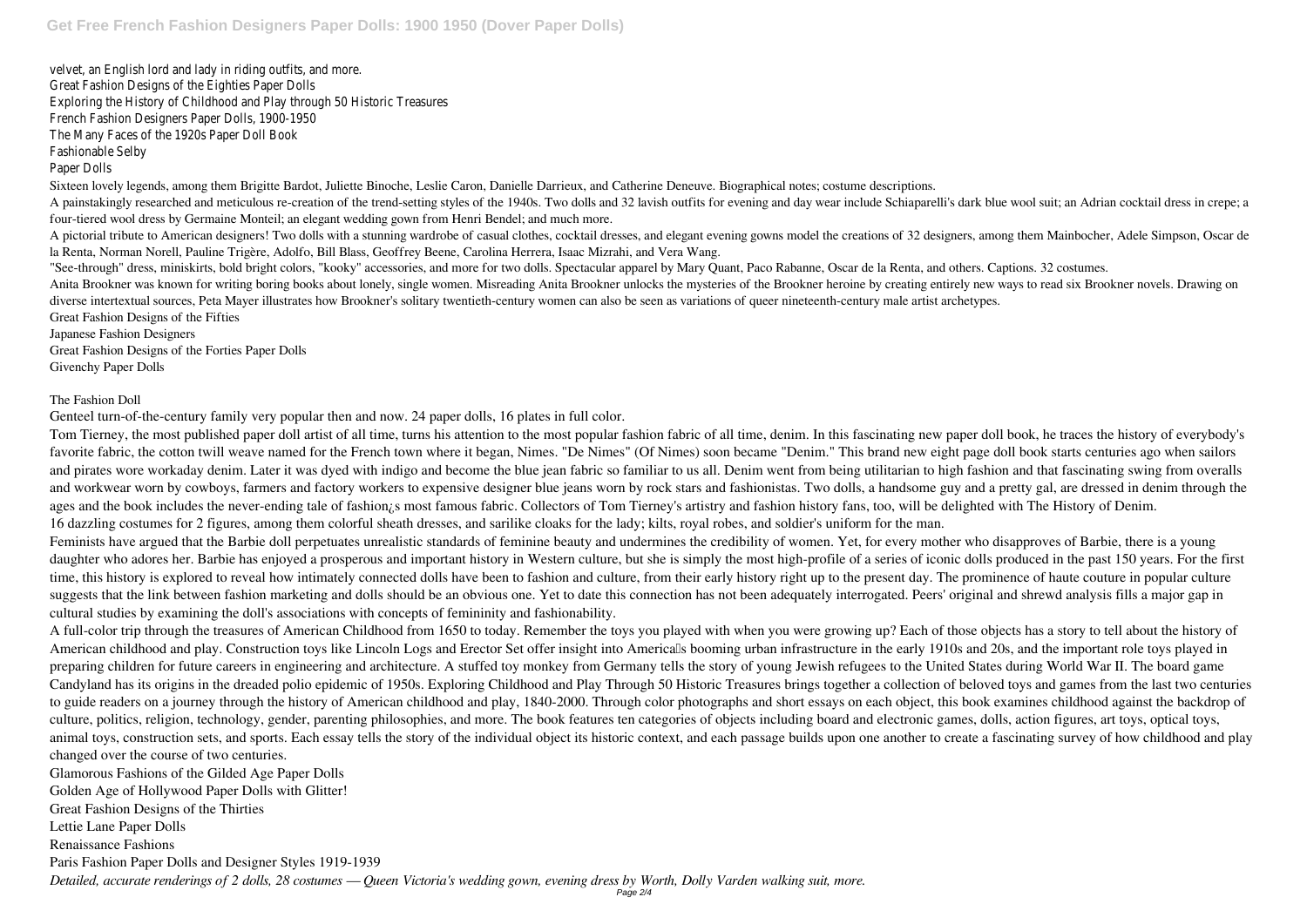Famed fashion illustrator turned paper doll artist, Jim Howard, continues his series of high fashion paper doll books that define style, decade by decade. His elegant freestyle artwork perfectly captures the essence of *each decade. This new eight page volume represents the extreme fashion swings of the turbulent 1920s when style went from post-war romanticism to streamlined Art Deco. Every page is a work of art with the paper fashions depicted in a moody background, a sketch in Jim Howard's instantly recognizable art style. Included in the book are chic creations for daytime and evening by famous designers such as Chanel, Lucile, Doucet, Molyneux, Lanvin and Patou. A trio of mannequin paper dolls reflects the mood swing of the Roaring Twenties, the emergence of the flapper and the lavish luxury of French haute couture. Add this new 1920s book to the collection of COUTURE paper dolls, a body of work by one of the truly great fashion illustrators of the 20th Century. Previously published volumes still available: COUTURE: Alluring Feminine Fashions of the 1930s and COUTURE: Sublime Fashions of the 1950s.*

*Three paper dolls model 30 of Givenchy's elegant dresses, suits, gowns, and other garments from the 1950s–80s. Movie costumes include Audrey Hepburn's little black dresses from Sabrina and Breakfast at Tiffany's. "All-around beautiful and worth picking up for anyone interested in fashion, theatre, theatrical costuming, and art." —Looking for a Good Book "This book is an absolute delight for any fan of costume design history, and it is sure to inspire budding theatrical designers. Brilliant and colorful." — bookaddiction A fan-bearing slave girl, a worshipper of Horus, the wife of a Russian boyar, Ceres, a mermaid, and a gypsy dancer are among the 49 theatrical costumes selected for this tribute to the work of the Russian-born, Paris-bred designer Erté (Romain de Tirtoff). Spanning the years 1911 to 1975, these extravagant, imaginative designs include costumes for well-known personalities, Folies-Bergère shows, editions of George White's Scandals, and ballets. Many exotic and historical fashions include Egyptian, Chinese, Persian, Japanese, Russian, and French styles. The lavish, flowing costumes are complemented by different colors to create different moods: deep, lustrous purples, reds, and browns for dynamic, vibrant figures; ochre, sienna, orange, and beige for more formal characters; and pale blue, lavenders, greens, grays, and blacks for people of mystery and hidden powers. As dazzling as Erté's color graphics and as witty as his fashion designs, this compilation merits the attention of costume designers, artists, theater people, costume aficionados, and all who appreciate the treatment of costume design as a fine art.*

*Profiles professionals across the whole spectrum of the fashion world, as well as their fascinating and colorful creations.*

*American Fashion Designers Paper Dolls*

*Paper Dolls in Full Color : 32 Haute Couture Costumes by Schiaparelli, Molyneux, Mainbocher and Others*

*32 Haute Couture Costumes by Hattie Carnegie, Adrian, Dior and Others*

*The Work and Influence of Issey Miyake, Yohji Yamamoto and Rei Kawakubo*

*Bride and Groom Fashion Paper Dolls*

## *Couture*

*Over the past 40 years, Japanese designers have led the way in aligning fashion with art and ideology, as well as addressing identity and social politics through dress. They have demonstrated that both creative and commercial enterprise is possible in today's international fashion industry, and have refused to compromise their ideals, remaining autonomous and independent in their design, business affairs and distribution methods. The inspirational Miyake, Yamamoto and Kawakubo have gained worldwide respect and admiration and have influenced a generation of designers and artists alike. Based on twelve years of research, this book provides a richly detailed and uniquely comprehensive view of the work of these three key designers. It outlines their major contributions and the subsequent impact that their work has had upon the next generation of fashion and textile designers around the world. Designers discussed include: Issey Miyake, Yohji Yamamoto, Rei Kawakubo, Naoki Takizawa, Dai Fujiwara, Junya Watanabe, Tao Kurihara, Jun Takahashi, Yoshiki Hishinuma, Junichi Arai, Reiko Sudo & the Nuno Corporation, Makiko Minagawa, Hiroshi Matsushita, Martin Margiela, Ann Demeulemeester, Dries Van Noten, Walter Beirendonck, Dirk Bikkembergs, Alexander McQueen, Hussein Chalayan and Helmut Lang.*

*Probably the period of greatest change in 20th century fashion took place between the two world wars. Women finally threw off the tyranny of the corset, heavy skirts and layers of underwear to embrace the freedom of 1920s and 30s styles. And Paris designers enjoyed creating looks inspired by new art movements such as Art Deco and Surrealism. This wonderful book by Brenda Sneathen Mattox offers two dolls and 16 outfits all based on Paris fashions from 1918 to 1939 including designs by Lelong, Lanvin, Callot Soeurs, Fortuny, Poiret, Chanel, Vionnet, Patou, Delaunay, Salvador Dali and Schiaparelli. A real treat for fans of the Downton Abbey era of fashion.*

 *Paper dolls might seem the height of simplicity--quaint but simple toys, nothing more. But through the centuries paper figures have reflected religious and political beliefs, notions of woman�hood, motherhood and family, the dictates of fashion, approaches to education, individual self-image and self-esteem, and ideas about death. This book examines paper dolls and their symbolism--from icons made by priests in ancient China to printable Kim Kardashians on the Internet--to show how these ephemeral objects have an enduring and sometimes surprising presence in history and culture.*

*Forty-five handsome, ready-to-color plates depict styles worn by all social classes in 15th- and 16th-century England -- from*